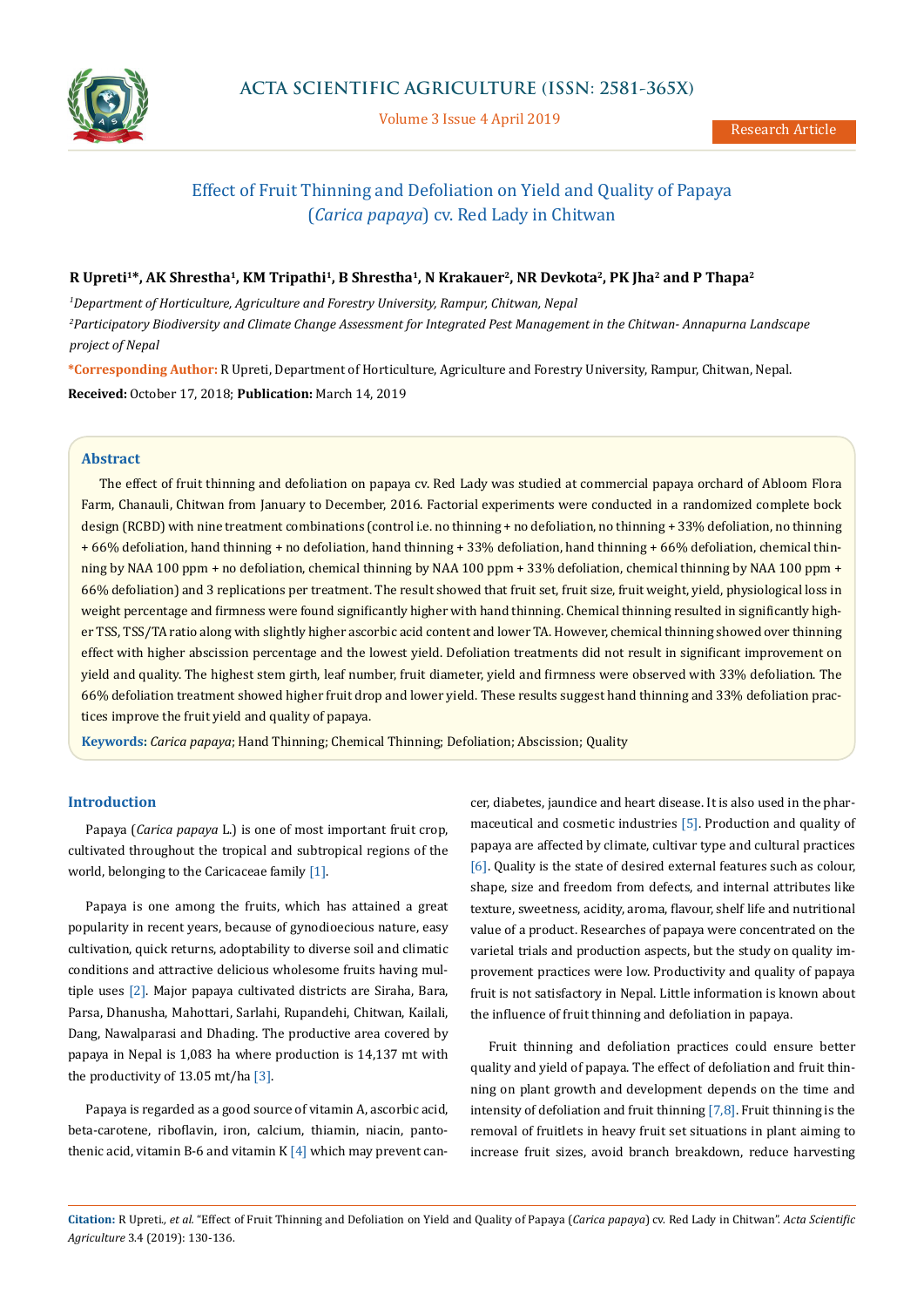costs, and promote a balance between the vegetative and reproductive growth of plants [9]. It is Hundreds of year old work for manipulating the cropping and blooming of fruit plants like apple, pear and peach [10]. Defoliation is simply the removal of leaves for easing cultural practices and maintaining the physiological balance of plant. The availability of carbohydrate or assimilates exported from leaves to fruit determines papaya fruit production and sweetness. Partial defoliation (33% and 66%) of grape cv. Cabernet Sauvignon, was done to reduce vegetative growth and the source to sink ratio, to stimulate metabolic activity and to improve canopy microclimate, induced higher photosynthetic effectiveness of the remaining leaves as well as an increase in assimilate supply to the bunches [11]. According to Awada [12], it was found that defoliation increases papaya staminate flower number and decreases trunk growth and leaf dry weight (DW), whereas deflowering decreases staminate flower number and increases trunk growth and leaf DW [13]. Photosynthetic organs in the plant (mature leaves), are known as sources, while non-photosynthetic organs (fruits, roots and tubers) and immature leaves are known as sinks [14]. Source-sink balance is critical for papaya fruit set, development, and sugar accumulation  $[13]$ . Therefore, this study was carried out to study the effect of fruit thinning and defoliation on yield and yield attributing characters of papaya.

# **Materials and Methods Site selection**

This study was conducted at commercial Papaya farm (Abloom flora farm) of Chanauli, Chitwan, Nepal during January to December in 2016. It was situated at 27° 37' 3" North latitude and 84° 17' 43" East longitudes and at an elevation of 175 meters from the sea level. The climate of the site is tropical between the temperatures 9-370 C with 2500 mm of annual mean precipitation. The soil was sandy loam with a pH of 5.6. The postharvest quality analysis of fruit was done in the post-harvest laboratory of Agriculture and Forestry University (AFU) during October to December, 2016.

#### **Selection of the cultivar**

Experiment was carried out using a high yielding, gynodioecious and early maturing variety 'Red Lady' of Taiwanese origin. Healthy, disease free and uniform seedlings of 45 days were transplanted in a regular rows, with a 2×2 m frame and 1.8 m plant to plant distance and subjected to uniform cultural practices before and during the field trial.

### **Experimental design**

Factorial experiment in randomized complete block design (RCBD) with three replication was used with three replications and nine treatments were laid out. The first factor is fruit thinning, which include control (not treated), hand thinning (retaining one fruit per node), and chemical thinning (using 100 ppm of NAA). The second factor is defoliation, which include control (not treated), 33%defoliation (33% leaves are removed using secateurs), and 66% defoliation (66% leaves are removed with secateurs).

# **Treatment Combinations**

| <b>Treatments No.</b><br>(T) | <b>Treatment Detail</b>                                      |
|------------------------------|--------------------------------------------------------------|
| 1                            | Control (no thinning + no defoliation) $(T_0D_0)$            |
| $\mathcal{L}$                | No thinning + 33% defoliation $(T_0D_{22})$                  |
| 3                            | No thinning + 66% defoliation $(T_0D_{\epsilon\epsilon})$    |
| 4                            | Hand thinning + No defoliation $(T_b D_o)$                   |
| 5                            | Hand thinning + 33% defoliation $(T_b D_{33})$               |
| 6                            | Hand thinning + 66% defoliation $(T_b D_{\epsilon\epsilon})$ |
| 7                            | Chemical thinning + no defoliation $(T,D_0)$                 |
| 8                            | Chemical thinning + 33% defoliation $(T_pD_{33})$            |
| 9                            | Chemical thinning + 66% defoliation $(T_p D_{66})$           |

### **Table a**

#### **Treatments application**

Treatments were applied on May 20<sup>th</sup>, 130 days after transplanting (DAT). Chemical thinning was done two times by spraying 100 ppm NAA to run-off condition with the electric sprayer on May 20 and June 5<sup>th</sup>, 2016. Hand thinning was applied weekly after May 20th (130 DAT) for two months. Defoliation was done single time (in which 33% and 66% leaves were removed out of total leaves) on May 20th, 2016.

# **Physical characteristics of papaya**

### **Flower and fruit drop (%)**

Total number of abscised flower buds and fruits of size less than 3 cm were counted. And abortion percentage was calculated as,

Fruit drop percentage =

```
Total number of aborted flower and fruitlets
                                x 100
```
Total number of flower emerged

#### **Yield per plant (kg)**

It was calculated by total number of fruit set multiplied by average weight of fruit for each treatment and expressed in kilogram per plant.

Fruit weight (g) Seed weight (g) Fruit length (cm) Fruit width (cm) Fruit Firmness (kg cm-2)

**Citation:** R Upreti*., et al.* "Effect of Fruit Thinning and Defoliation on Yield and Quality of Papaya (*Carica papaya*) cv. Red Lady in Chitwan". *Acta Scientific Agriculture* 3.4 (2019): 130-136.

131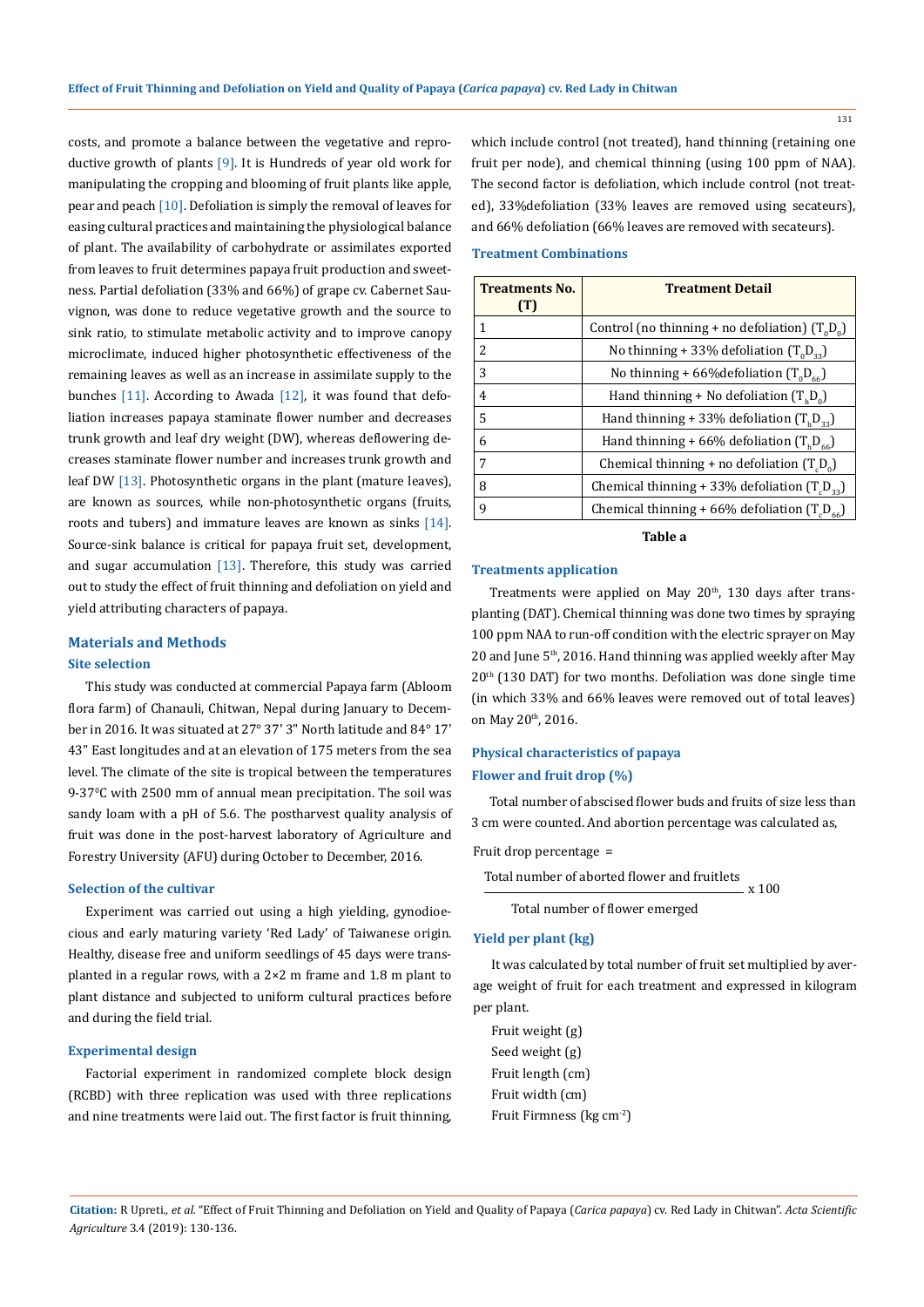Firmness was measured with Effigi Penetrometer (FT - 327, Italy). A slice of peel was removed on soft and firm sides of the fruit and 11 mm tip plunger was inserted into a depth of 7.9 mm until the reading was taken.

### **Physiological loss in weight (%)**

It was done by taking initial weight on the day of harvest followed by taking weight on each alternate day during the storage period.

Percentage physiological loss in weight (%) =

Initial weight-Final Weight Initial weight x 100

# **Chemical characteristics of papaya Total soluble solids (°Brix)**

The TSS content of the fruits was analyzed by homogenizing in a blender and measured with a hand Refractometer (ERMA Inc., Tokyo, Japan) using juice extracted directly from the pulp and expressed as ˚Brix.

#### **Titratable Acidity (%)**

It was determined from 10 ml fruit juice diluted in 50 ml distilled water, titrated with 0.1 N NaOH using phenolpthalein indicator (2-3 drops), and calculated as percent citric acid. Percent titrable acidity was calculated by using the following formula as suggested by Saini., *et al*. [15]:

 $TA(%) =$ 

Volume of NaOH used (ml) x Normality of NaOH x 0.064\* x 100

Volume of juice titrated

\*Acid milliequivalents (mEq) factor for citric acid

#### **TSS/TA ratio**

It was obtained by the ratio of TSS to TA.

#### **Vitamin C (Ascorbic acid) content**

The ascorbic acid of the ripe fruit was measured by volumetric method as per the reference from Sadasivsm and Manickam [16]. It was measured at the beginning of experimental set-up, and at designated interval till the termination of storage. Following formula was used to calculate the ascorbic acid content.

Amount of ascorbic acid 
$$
\left(\frac{mg}{100ml} \text{sample}\right) =
$$

0.5 mg x V<sub>2</sub> x 100 x 100

V<sub>1</sub> x 5ml x Wt. of sample

Where, V1= amount of dye consumed during the titration V2 = amount of dye consumed when the supernatant was titrated with 4% oxalic acid.

#### **Statistical method**

Factorial randomized complete block design (RCBD) was used with three replication and nine treatments. Experimental data were analyzed using MSTAT-C and GenStat Software of 15<sup>th</sup> edition and treatment means were separated using Duncan's Multiple Range Test (DMRT) at 5% level of significance. Analysis of variance (ANOVA) was used to test differences among the two factors [17]. Correlation coefficient was studied among various traits to determine the effect of treatments applied.

### **Result and Discussion**

# **Effect of fruit thinning and defoliation on fruit drop and fruit yield**

It was observed that chemical thinning significantly increased the percent of fruit drop among all of the thinning treatment (Figure 1). Hand thinning treatment exhibit lower fruit drop which was statistically at par with no thinning treatment. These results are in accordance with Zhou., *et al*. [13], Sharma, Singh and Singh [18] and Nartvaranant [19] who reported higher number of fruit set due to the hand thinning treatment in papaya, peach and pummelo respectively. Zhou., *et al*. [13] reported that flower abscission increased nine fold in 'Sunset' papaya subjected to 75% defoliation which might be due to the less photoassimilates available in the absence of source. Similarly, in 2003 Jemric, Pavicic, Blaskovic, Krapac, and Pavicic found that chemical thinning with NAA had lower crop density than hand thinned trees due to the strong thinning property, epinasty effect on papaya [20] and toxic effects [21] of NAA. Results of fruit drop are in contrast with Sharma [22] who reported fruit drop was highest in control and lowest in NAA 60 ppm treatment followed by hand thinning on plum cv. Satluj Purple, which might be due to the strong physiology of tree plant and lower concentration of NAA favored fruit retention mechanism.



**Figure 1:** Effect of fruit thinning and defoliation on fruit drop of papaya (*Carica papaya*) cv. Red Lady in Chitwan, Nepal, 2016.

**Citation:** R Upreti*., et al.* "Effect of Fruit Thinning and Defoliation on Yield and Quality of Papaya (*Carica papaya*) cv. Red Lady in Chitwan". *Acta Scientific Agriculture* 3.4 (2019): 130-136.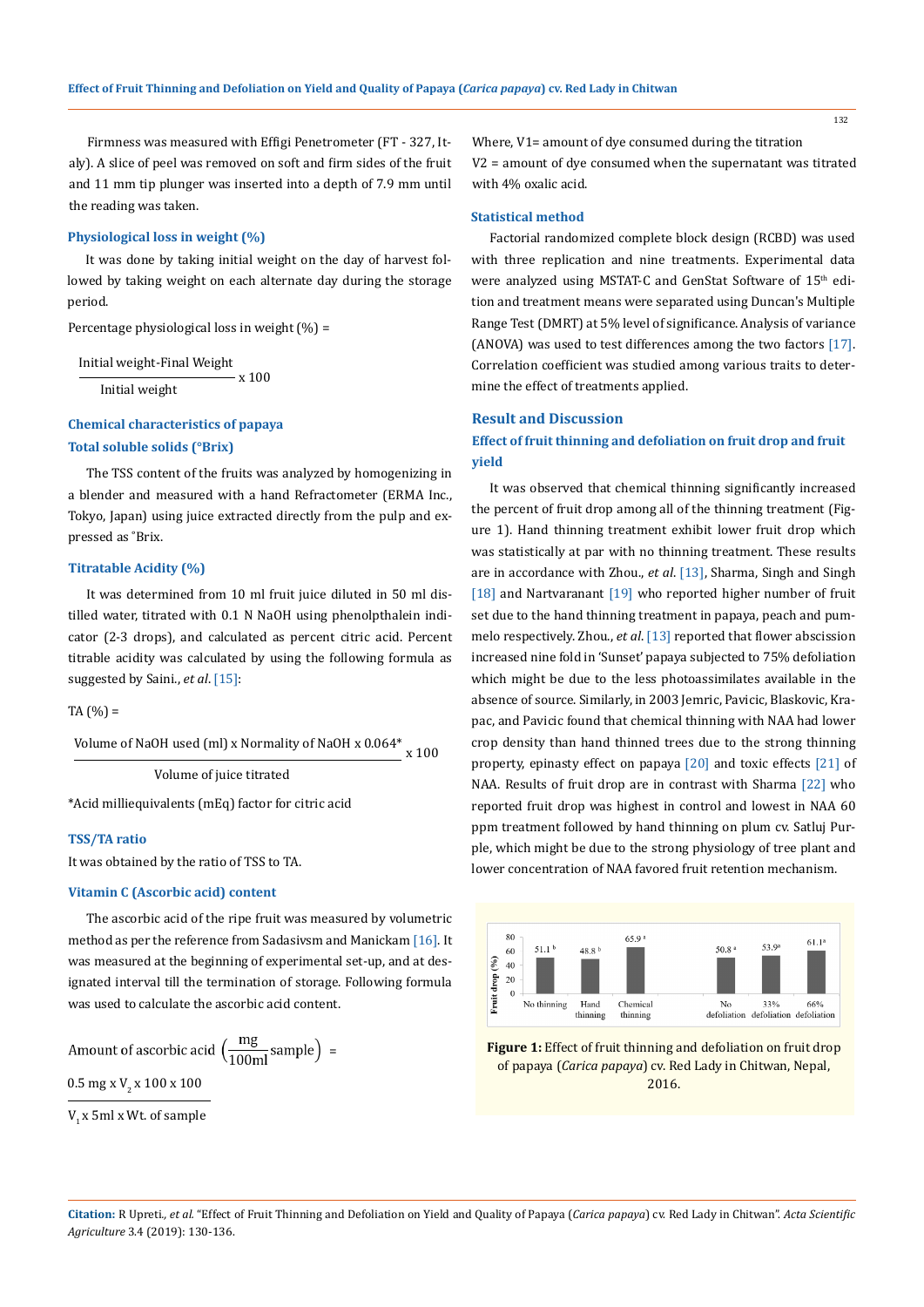The highest yield (56.4 kg) was observed with hand thinning which is at par with control (51.1 kg). The lowest yield (33.2 kg) was found with chemical thinning (Figure 2). The results obtained on yield are in line with Fischer., *et al*. [23] who found highest increase in yield due to hand thinning than in control which might be due to availability of photo-assimilates in apple. Sharma., *et al*. [18] reported that fruit yield was significantly higher in control as compared to chemical thinning (NAA treated plants) might be due to the toxic effect of higher [21,24,25].



**Figure 2:** Effect of fruit thinning and defoliation on fruit yield of papaya (*Carica papaya*) cv. Red Lady at Chitwan, Nepal, 2016.

# **Effect of fruit thinning and defoliation on physical characteristics of papaya**

Highly significant differences on fruit weight and fruit length of papaya due to fruit thinning were stated (Table 1). The highest fruit weight (1631 g) and fruit length (28.61 cm) was seen by hand thinning. Lowest fruit weight (999 g) and fruit length (24.01 cm) was with chemical thinning, which was statistically at par with control thinning. Fruit width was also found significantly different among fruit thinning practices with highest (39.38 cm) in hand thinning treatment. Among defoliation there was no significant difference in fruit breadth.

The results of present study were in accordance with Clingeleffer and Petrie [26] in grapes, Link [27] in apple and Park., *et al*. [28] in persimmon, who reported from the study on fruit thinning that higher fruit weight was found at harvest. Similarly, Burge., *et al*. [29], Sharma., *et al*. [18], and Nartvaranant [19], reported that fruit thinning increased size of fruit due to the more availability of assimilates and higher leaf to fruit ratio.

The highest seed weight (83.6 g) was observed with hand thinning and lowest seed weight was found with chemical thinning (39.8 g) practice. Pathirana., *et al*. [30] found in tomato that seed vigour and seed weight was higher due to fruit thinning and canopy management then control. Lower seed weight in fruit subjected to chemical thinning by NAA is due to the parthenocarpic effect, which is supported by Nawaz., *et al*. [31] in mandarin.

|                          | <b>Physical parameters</b> |                      |                      |                      |
|--------------------------|----------------------------|----------------------|----------------------|----------------------|
| Treatment                | Breadth                    | Length               | Fruit                | Seed wt.             |
|                          | (cm)                       | (cm)                 | weight (g)           | (g)                  |
| Fruit thinning (T)       |                            |                      |                      |                      |
| No thinning              | 35.99 b                    | $27.34$ <sup>a</sup> | 1217 <sup>b</sup>    | $62$ <sup>ab</sup>   |
| Hand thinning            | 39.38 <sup>a</sup>         | 28.61 <sup>a</sup>   | 1631 <sup>a</sup>    | 83.6 <sup>a</sup>    |
| <b>Chemical Thinning</b> | $37.93$ <sup>ab</sup>      | 24.01 <sup>b</sup>   | 999b                 | 39.8 <sup>b</sup>    |
| F-test                   | $\ast$                     | $**$                 | $**$                 | $\ast$               |
| Defoliation (D)          |                            |                      |                      |                      |
| No defoliation           | 37.54                      | 27.06                | 1333                 | 64.9                 |
| 33% defoliation          | 38.29                      | 26.07                | 1301                 | 62.4                 |
| 66% defoliation          | 38.06                      | 26.83                | 1212                 | 58.2                 |
| F-test                   | <b>Ns</b>                  | <b>N<sub>S</sub></b> | <b>Ns</b>            | <b>N<sub>S</sub></b> |
| SEm $(\pm)$              | 1.181                      | 0.923                | 80                   | 9.83                 |
| LSD (0.05)               | 3.541                      | 2.769                | 239.9                | 29.46                |
| $CV\%$                   | 9.3                        | 10.4                 | 18.7                 | 47.7                 |
| Grand Mean               | 37.97                      | 26.65                | 1282                 | 61.8                 |
| $T \times D$             | N <sub>S</sub>             | <b>N<sub>S</sub></b> | <b>N<sub>S</sub></b> | <b>N<sub>S</sub></b> |

**Table 1:** Effect of fruit thinning and defoliation on physical characteristics of papaya (*Carica papaya*) cv. Red Lady at Chitwan, Nepal, 2016.

Ns,\* and \*\* indicate non-significant and significant at P<0.05 and P<0.01, respectively. Means followed by different letters within the same column are significantly different at 5% by DMRT.

Highly significant differences were seen among the fruit thinning practices on PLW % (Table 2). Highest PLW % (10.7) was noticed with chemical thinning which was significantly different from hand and no thinning practices. These results are similar with Shivakumar [32], who reported that presence of vital nutrients and some unidentified metabolites like GA3 might have acted as ripening retardants leading to reduced respiration, transpiration and weight loss with extended shelf life. Defoliation practices showed no significant difference among each other. Similarly, no significant results were seen between the interaction of fruit thinning and defoliation.

All three thinning practices showed significantly different fruit firmness (Table 2). Maximum firmness  $(1.9 \text{ kg cm}^2)$  was observed with hand thinning followed by no thinning  $(1.5 \text{ kg cm}^2)$  and minimum (1.1 kg cm<sup>-2</sup>) was observed on chemical thinning. Saini, Singh, Dhaliwal, and Chanana [33] observed similar results viz. fruit firmness was reduced by chemical thinning which might be due to higher accumulation of nitrogen in the fruit resulting in fruit softening through activation of cell wall softening enzymes. On the other hand, different defoliation practices and interaction between fruit thinning and defoliation did not show significant difference among each other.

**Citation:** R Upreti*., et al.* "Effect of Fruit Thinning and Defoliation on Yield and Quality of Papaya (*Carica papaya*) cv. Red Lady in Chitwan". *Acta Scientific Agriculture* 3.4 (2019): 130-136.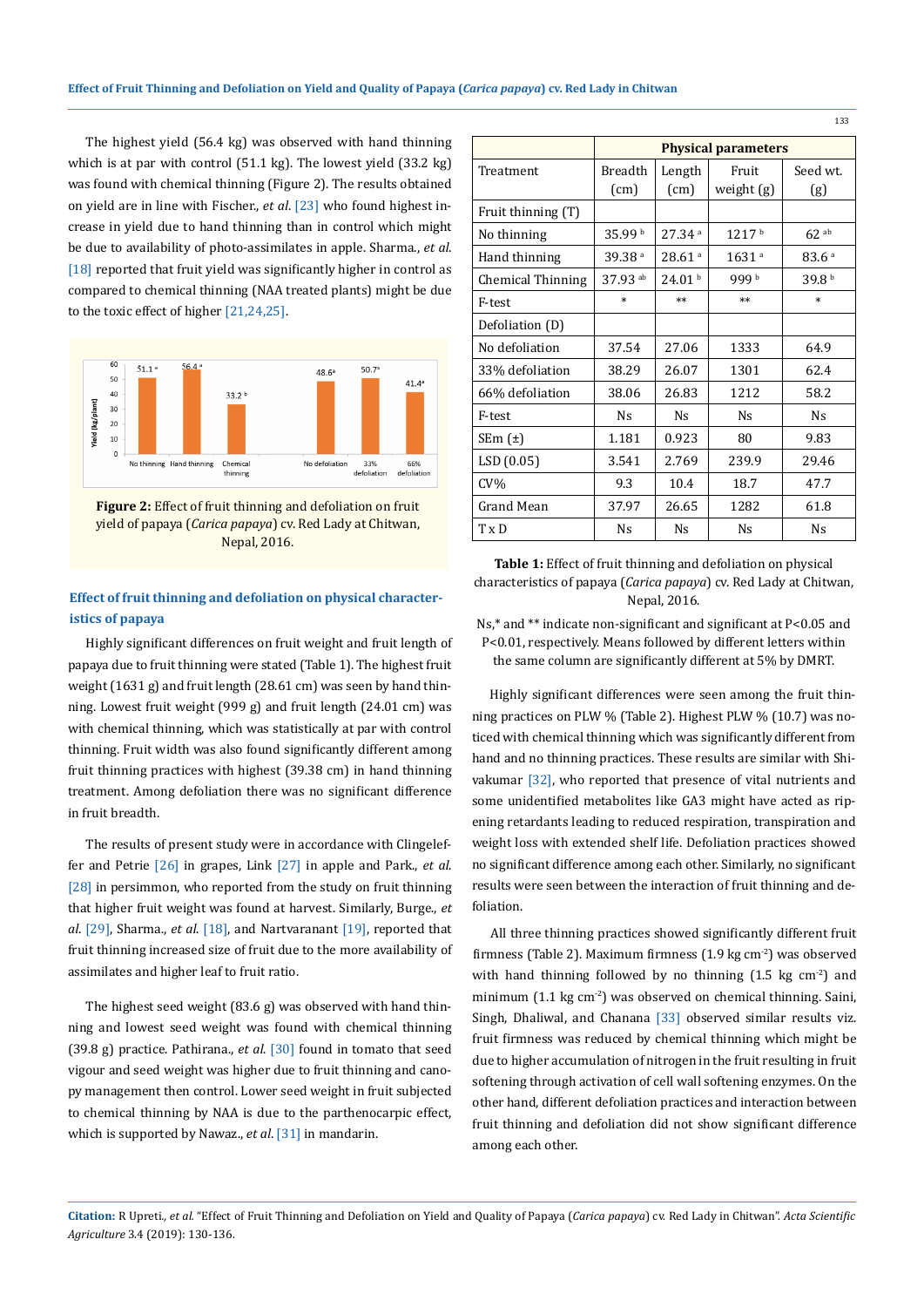|                    | <b>Shelf life</b>    |                              |  |  |
|--------------------|----------------------|------------------------------|--|--|
|                    | <b>PLW %</b>         | Firmness ( $kg \, cm^{-2}$ ) |  |  |
| Fruit thinning (T) |                      |                              |  |  |
| No thinning        | 8.17 <sup>b</sup>    | 1.5 <sup>b</sup>             |  |  |
| Hand thinning      | 7.51 <sup>b</sup>    | 1.911 <sup>a</sup>           |  |  |
| Chemical thinning  | $10.73$ <sup>a</sup> | 1.13c                        |  |  |
| F-test             | $**$                 | $**$                         |  |  |
| Defoliation (D)    |                      |                              |  |  |
| No defoliation     | $8.68$ <sup>ab</sup> | 1.48 <sup>a</sup>            |  |  |
| 33% defoliation    | 9.7 <sup>b</sup>     | 1.7 <sup>a</sup>             |  |  |
| 66% defoliation    | 8.03 <sup>a</sup>    | 1.35 <sup>a</sup>            |  |  |
| F-test             | $\ast$               | Ns                           |  |  |
| SEm $(\pm)$        | 0.44                 | 0.12                         |  |  |
| LSD (0.05)         | 1.34                 | 0.36                         |  |  |
| $CV\%$             | 15.3                 | 24.2                         |  |  |
| Grand Mean         | 8.8                  | 1.51                         |  |  |
| TxD                | Ns                   | Ns                           |  |  |

**Table 2**: Effect of fruit thinning and defoliation on Physiological Loss in weight (PLW) and firmness of papaya (*Carica papaya*) cv. Red Lady at Chitwan, Nepal, 2016.

Ns,\* and \*\* indicate non-significant and significant at P<0.05 and P<0.01, respectively. Means followed by different letters within the same column are significantly different at 5% by DMRT.

# **Effect of fruit thinning and defoliation on chemical characteristics of papaya**

Highest TSS (10.07 0Brix) was observed with chemical thinning which was at par with hand thinning (9.49 0Brix), and lowest TSS (9.01 0Brix) was noticed with no thinning which was also at par with hand thinning (9.49 0Brix). These results are supported by Jemric., *et al*. [34] in apple found highest TSS through fruit thinning, which might be due to the reason that thinning promotes greater supply of carbohydrates (sucrose, glucose and fructose) to remaining fruits. While, Coombe and McCarthy [35] reported higher TSS might be due to increase in sugars due to the transpiration. The TSS content of fruits due to defoliation practices were not found significantly different among each other. (Table 3)

The results obtained from this study are supported by Khan., *et al*. [36] who found non-significantly different TA at different levels of defoliation and fruit thinning. The TSS/TA content of fruits due to fruit thinning was observed significantly different. The results of this study showed some contradiction with Chahill, Grewal and Dhatt [37] who reported that TSS/TA ratio was found to be higher in hand thinning as compared to chemically thinning practices [38- 45].

|                        | <b>Chemical parameters</b> |                      |                   |                   |
|------------------------|----------------------------|----------------------|-------------------|-------------------|
| Treatment              | <b>TSS</b>                 | <b>TA</b>            | TSS/TA            | AAscorbic acid    |
|                        | $(^0Brix)$                 | (%)                  |                   | $(mg 100g-1)$     |
| Fruit thinning (T)     |                            |                      |                   |                   |
| No thinning            | 9.01 <sup>b</sup>          | $0.14^{a}$           | 63 <sup>b</sup>   | 62.6 <sup>a</sup> |
| Hand thinning          | 9.49 ab                    | 0.13 <sup>a</sup>    | $73.2$ ab         | 69.3a             |
| Chemical Thin-<br>ning | 10.07 <sup>a</sup>         | 0.12 <sup>a</sup>    | 87.9 <sup>a</sup> | 73.5 <sup>a</sup> |
| F-test                 | $\ast$                     | <b>N<sub>S</sub></b> | $\ast$            | Ns.               |
| Defoliation (D)        |                            |                      |                   |                   |
| No defoliation         | 9.69 <sup>a</sup>          | 0.12 <sup>a</sup>    | 82.5 <sup>a</sup> | 71.8 <sup>a</sup> |
| 33% defoliation        | 9.6 <sup>a</sup>           | 0.13 <sup>a</sup>    | 76.3 <sup>a</sup> | 68.6 <sup>a</sup> |
| 66% defoliation        | 9.28 <sup>a</sup>          | 0.15 <sup>a</sup>    | 65.4a             | 64.9 <sup>a</sup> |
| F-test                 | Ns.                        | Ns.                  | Ns.               | Ns.               |
| SEm $(\pm)$            | 0.24                       | 0.007                | 5.77              | 3.34              |
| LSD(0.05)              | 0.73                       | 0.02                 | 17.31             | 10.33             |
| $CV\%$                 | 7.7                        | 17.4                 | 23.2              | 15.1              |
| Grand Mean             | 9.52                       | 0.13                 | 74.7              | 68.5              |
| T x D                  | <b>Ns</b>                  | <b>N<sub>S</sub></b> | Ns.               | <b>Ns</b>         |

**Table 3:** Effect of fruit thinning and defoliation on chemical characteristics of papaya (*Carica papaya*) cv. Red Lady at Chitwan, Nepal, 2016.

Ns,\* and \*\* indicate non-significant and significant at P<0.05 and P<0.01, respectively. Means followed by different letters within the same column are significantly different at 5% by DMRT.

### **Conclusion**

Chemical thinning increased abscission of flower and fruitlet by 22 and 20 percent than hand thinning and no thinning practices respectively. While abscission increased by 20 percent in 66% defoliation than control. In hand thinning practice, fruit weight and seed weight were increased by 39 percent and 52 percent respectively and it also improved shelf life of papaya than chemical thinning practice. While fruit weight increased by 9 percent in no defoliation than 66% defoliation practice. Hand thinning practice increased 41 percent yield than chemical thinning while 33% defoliation increased 18 percent yield than 66% defoliation.

### **Acknowledgements**

Author is thankful to Department of Horticulture, Directorate of Research and Extension, Agriculture and Forestry University (AFU), Rampur, Chitwan and Abloom Flora Farm, Chanauli Chaitwan for providing experimental site. Highly acknowledged toward 'Participatory Biodiversity and Climate Change Assessment for Integrated Pest Management in the Chitwan-Annapurna Landscape' project of Nepal, funded by USAID, for providing research grant for this thesis research.

**Citation:** R Upreti*., et al.* "Effect of Fruit Thinning and Defoliation on Yield and Quality of Papaya (*Carica papaya*) cv. Red Lady in Chitwan". *Acta Scientific Agriculture* 3.4 (2019): 130-136.

134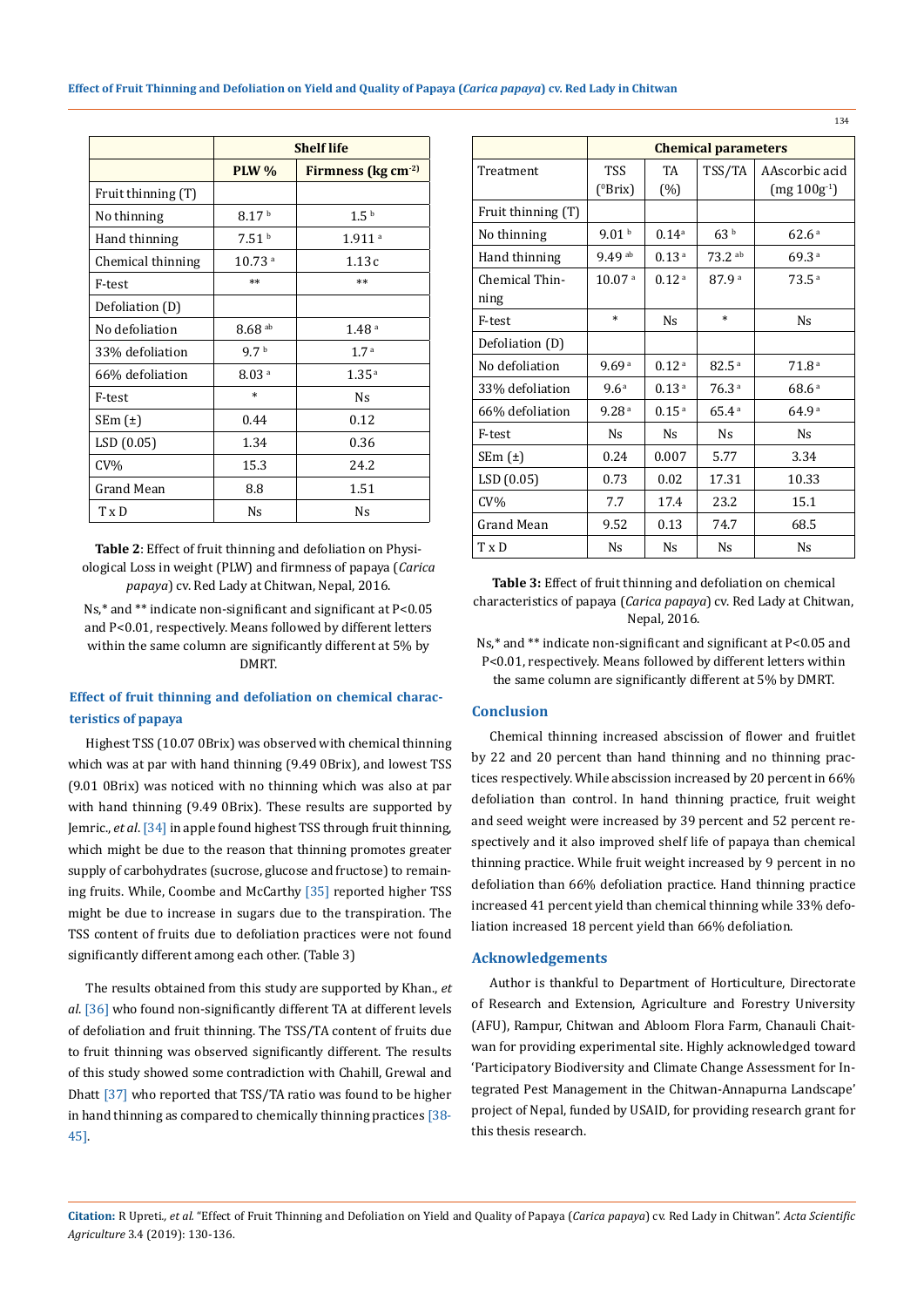### **Bibliography**

- 1. Da Silva JT., *et al*[. "Papaya \(Carica papaya L.\) biology and bio](http://www.globalsciencebooks.info/Online/GSBOnline/images/0712/TFSB_1(1)/TFSB_1(1)47-73o.pdf)technology". *[Tree and Forestry Science and Biotechnology](http://www.globalsciencebooks.info/Online/GSBOnline/images/0712/TFSB_1(1)/TFSB_1(1)47-73o.pdf)* 1.1 [\(2007\): 47-73.](http://www.globalsciencebooks.info/Online/GSBOnline/images/0712/TFSB_1(1)/TFSB_1(1)47-73o.pdf)
- 2. Tandel BM., *et al*[. "Effect of integrated nutrient management](http://www.chemijournal.com/archives/2017/vol5issue4/PartAB/5-4-309-263.pdf)  [on yield and quality of papaya \(Carica papaya L.\) Cv. Taiwan](http://www.chemijournal.com/archives/2017/vol5issue4/PartAB/5-4-309-263.pdf)  Red Lady". *[International Journal of Computer Systems](http://www.chemijournal.com/archives/2017/vol5issue4/PartAB/5-4-309-263.pdf)* 5 (2017): [1901-1903.](http://www.chemijournal.com/archives/2017/vol5issue4/PartAB/5-4-309-263.pdf)
- 3. Statistical Information on Nepalese Agriculture (2014/15). Agribusiness Promotion and Statistics Division, Statistics Division, Singha Durbar, Kathmandu. Nepal.
- 4. [Saran PL and Choudhary R. "Drug bioavailability and tradition](https://academicjournals.org/journal/AJAR/article-abstract/4DD547035589)[al medicaments of commercially available papaya: A review".](https://academicjournals.org/journal/AJAR/article-abstract/4DD547035589)  *[African Journal of Agricultural Research](https://academicjournals.org/journal/AJAR/article-abstract/4DD547035589)* 8 (2013): 3216-3223.
- 5. Shrestha GK. "Fruit and plantation crops: basic principle production techniques and practical skills. Heritage Publishers and Distributers Pvt. Ltd. Bhotahity, Kathmandu Nepal (2016).
- 6. Workneh TS., *et al*[. "A review on the integrated agro-technolo](https://www.ajol.info/index.php/ajb/article/view/129498)gy of papaya fruit". *[African Journal of Biotechnology](https://www.ajol.info/index.php/ajb/article/view/129498)* 11 (2012): [15098-15110.](https://www.ajol.info/index.php/ajb/article/view/129498)
- 7. Pavel EW., *et al*[. "Source-and sink-limited growth periods of](https://www.researchgate.net/publication/268376363_Source-and_Sink-limited_Growth_Periods_of_Developing_Peach_Fruits_Indicated_by_Relative_Growth_Rate_Analysis) [developing peach fruits indicated by relative growth rate anal](https://www.researchgate.net/publication/268376363_Source-and_Sink-limited_Growth_Periods_of_Developing_Peach_Fruits_Indicated_by_Relative_Growth_Rate_Analysis)ysis". *[Journal of the American Society For Horticultural Science](https://www.researchgate.net/publication/268376363_Source-and_Sink-limited_Growth_Periods_of_Developing_Peach_Fruits_Indicated_by_Relative_Growth_Rate_Analysis)* [118.6 \(1993\): 820-824.](https://www.researchgate.net/publication/268376363_Source-and_Sink-limited_Growth_Periods_of_Developing_Peach_Fruits_Indicated_by_Relative_Growth_Rate_Analysis)
- 8. [Mulas M. "Flower removal time and fruit quality in cactus pear](https://www.actahort.org/books/438/438_15.htm)  (Opuntia ficus-indica mill.)". *[In III International Congress On](https://www.actahort.org/books/438/438_15.htm)  [Cactus Pear And Cochineal](https://www.actahort.org/books/438/438_15.htm)* 438.15 (1996).
- 9. Peres lDLC., *et al*[. "Effect of fruit thinning intensity on five vari](http://www.scielo.br/scielo.php?script=sci_arttext&pid=S1983-21252017000401079)eties of lychee". *Revista caatinga* [30.4 \(2017\) 1983-2125.](http://www.scielo.br/scielo.php?script=sci_arttext&pid=S1983-21252017000401079)
- 10. [Dennis FJ. "The history of fruit thinning".](https://link.springer.com/article/10.1023/A:1006330009160) *Plant growth regulation* [31.1-2 \(2000\): 1-16.](https://link.springer.com/article/10.1023/A:1006330009160)
- 11. Hunter JJ., *et al*[. "The effect of partial defoliation, leaf position](https://www.researchgate.net/publication/262946845_The_effect_of_partial_defoliation_leaf_position_and_developmental_stage_of_the_vine_on_photosynthetic_activity_of_Vitis_vinifera_L_cv_Cabernet_Sauvignon)  [and developmental stage of the vine on the photosynthetic ac](https://www.researchgate.net/publication/262946845_The_effect_of_partial_defoliation_leaf_position_and_developmental_stage_of_the_vine_on_photosynthetic_activity_of_Vitis_vinifera_L_cv_Cabernet_Sauvignon)[tivity of Vitis vinifera L. cv Cabernet Sauvignon"](https://www.researchgate.net/publication/262946845_The_effect_of_partial_defoliation_leaf_position_and_developmental_stage_of_the_vine_on_photosynthetic_activity_of_Vitis_vinifera_L_cv_Cabernet_Sauvignon) *South African [Journal of Enology and Viticulture](https://www.researchgate.net/publication/262946845_The_effect_of_partial_defoliation_leaf_position_and_developmental_stage_of_the_vine_on_photosynthetic_activity_of_Vitis_vinifera_L_cv_Cabernet_Sauvignon)* 9 (1988): 9-15.
- 12. Awada M. "Effects of defoliation and defloration on sex expression and growth of papaya (Carica papaya L.)". *In Proceeding of American Society of Horticulture Science* 90 (1967): 138143.
- 13. Zhou L., *et al*[. "Defoliation and fruit removal effects on papaya](https://www.researchgate.net/publication/267771366_Defoliation_and_Fruit_Removal_Effects_on_Papaya_Fruit_Production_Sugar_Accumulation_and_Sucrose_Metabolism)  [fruit production, sugar accumulation, and sucrose metabo](https://www.researchgate.net/publication/267771366_Defoliation_and_Fruit_Removal_Effects_on_Papaya_Fruit_Production_Sugar_Accumulation_and_Sucrose_Metabolism)lism". *[Journal of American Society of Horticulture Science](https://www.researchgate.net/publication/267771366_Defoliation_and_Fruit_Removal_Effects_on_Papaya_Fruit_Production_Sugar_Accumulation_and_Sucrose_Metabolism)* 125 [\(2000\): 644-652.](https://www.researchgate.net/publication/267771366_Defoliation_and_Fruit_Removal_Effects_on_Papaya_Fruit_Production_Sugar_Accumulation_and_Sucrose_Metabolism)
- 14. Taiz L and Zeiger E. Plant Physiology 4th ed. Sinauer Asociates. Inc. publishers. Sunderland, Massachussets. USA (2006).
- 15. Saini RS., *et al*[. "Laboratory Manual of Analytical Techniques in](https://www.abebooks.co.uk/book-search/title/laboratory-manual-of-analytical-techniques-in-horticulture/author/r-s-saini-k-d-sharma/)  Horticulture". *[Agribios, Jodhpur, India](https://www.abebooks.co.uk/book-search/title/laboratory-manual-of-analytical-techniques-in-horticulture/author/r-s-saini-k-d-sharma/)* (2001): 135.
- 16. Sadasivam S and Manickam A. "Biochemical methods. Chennai: New Age International Publishers (1991): 256.
- 17. Gomez KA., *et al*. "Statistical procedures for agricultural research". *John Wiley and Sons 6.2* (1984).
- 18. Sharma N., *et al*[. "Effects of chemical and manual thinning on](https://eurekamag.com/research/004/132/004132049.php) [the productivity and fruit size of Redhaven peach".](https://eurekamag.com/research/004/132/004132049.php) *Indian Journal of Horticulture* [60.3 \(2003\): 239-243.](https://eurekamag.com/research/004/132/004132049.php)
- 19. [Nartvaranant P. "Effects of fruit thinning on fruit drop, leaf car](https://www.researchgate.net/publication/305263292_Effects_of_fruit_thinning_on_fruit_drop_leaf_carbohydrates_concentration_fruit_carbohydrates_concentration_leaf_nutrient_concentration_and_fruit_quality_in_Pummelo_cultivar_Thong_Dee)[bohydrates concentration, fruit carbohydrates concentration,](https://www.researchgate.net/publication/305263292_Effects_of_fruit_thinning_on_fruit_drop_leaf_carbohydrates_concentration_fruit_carbohydrates_concentration_leaf_nutrient_concentration_and_fruit_quality_in_Pummelo_cultivar_Thong_Dee)  [leaf nutrient concentration and fruit quality in pummelo cul](https://www.researchgate.net/publication/305263292_Effects_of_fruit_thinning_on_fruit_drop_leaf_carbohydrates_concentration_fruit_carbohydrates_concentration_leaf_nutrient_concentration_and_fruit_quality_in_Pummelo_cultivar_Thong_Dee)tivar Thong Dee". *[Songklanakarin Journal of Science and Tech](https://www.researchgate.net/publication/305263292_Effects_of_fruit_thinning_on_fruit_drop_leaf_carbohydrates_concentration_fruit_carbohydrates_concentration_leaf_nutrient_concentration_and_fruit_quality_in_Pummelo_cultivar_Thong_Dee)nology* [38.3 \(2016\): 249-255.](https://www.researchgate.net/publication/305263292_Effects_of_fruit_thinning_on_fruit_drop_leaf_carbohydrates_concentration_fruit_carbohydrates_concentration_leaf_nutrient_concentration_and_fruit_quality_in_Pummelo_cultivar_Thong_Dee)
- 20. Subhadrabandhu S., *et al*[. "Effects of 1-naphthyl acetic acid](http://agris.fao.org/agris-search/search.do?recordID=TH2001001126) [\(naa\) and gibberellic acid \(ga3\) on sex expression and growth](http://agris.fao.org/agris-search/search.do?recordID=TH2001001126)  [of papaya \(Carica papaya L.\)". Witthayasan Kasetsart \(Sakha](http://agris.fao.org/agris-search/search.do?recordID=TH2001001126)  [Witthayasat\) \(1997\).](http://agris.fao.org/agris-search/search.do?recordID=TH2001001126)
- 21. Bhattarai G. "Influence of urea and hand defoliation on crop regulation of guava cv. Allahabad Safeda under Chitwan condition". *Master Thesis* (2009).
- 22. [Sharma N. "Studies on improvement of fruit quality through](http://krishikosh.egranth.ac.in/bitstream/1/5810024363/1/Thesis.pdf)  [girdling and thinning in Satluj purple plum"](http://krishikosh.egranth.ac.in/bitstream/1/5810024363/1/Thesis.pdf) *Thesis* (2011).
- 23. Fischer G., *et al*. "Source-sink relationships in fruit species: A review". *Revista Colombiana de Ciencias Hortícolas* 6.2 (2012): 238-253.
- 24. Tahir FM., *et al*[. "Studies of physicochemical changes due to](https://scialert.net/abstract/?doi=jbs.2002.744.745)  [fruit thinning in guava \(Psidium guajava L.\)".](https://scialert.net/abstract/?doi=jbs.2002.744.745) *Journal of Biological Science* [2 \(2002\): 744-745.](https://scialert.net/abstract/?doi=jbs.2002.744.745)
- 25. Abbas MM., *et al*. "Effect of naphthalene acetic acid on flower and fruit thinning of summer crop of guava". *Journal of Agriculture Research* 52 (2014): 111-116.
- 26. [Clingeleffer PR and Petrie PR. "Crop thinning \(hand versus](https://onlinelibrary.wiley.com/doi/abs/10.1111/j.1755-0238.2006.tb00040.x)  [mechanical\), grape maturity and anthocyanin concentration:](https://onlinelibrary.wiley.com/doi/abs/10.1111/j.1755-0238.2006.tb00040.x)  [outcomes from irrigated Cabernet Sauvignon \("Vitis vinifera](https://onlinelibrary.wiley.com/doi/abs/10.1111/j.1755-0238.2006.tb00040.x)  L.") in a warm climate". *[Australian Journal of Grape and Wine](https://onlinelibrary.wiley.com/doi/abs/10.1111/j.1755-0238.2006.tb00040.x)  Research* [12.1 \(2006\): 21-29.](https://onlinelibrary.wiley.com/doi/abs/10.1111/j.1755-0238.2006.tb00040.x)
- 27. [Link H. "Significance of flower and fruit thinning on fruit qual](https://link.springer.com/article/10.1023/A:1006334110068)ity". *[Plant Growth Regulation](https://link.springer.com/article/10.1023/A:1006334110068)* 31.1-2 (2000): 17-26.
- 28. Park D., *et al*[. "Shoot growth and fruit characteristics of 'fuyu'](https://www.researchgate.net/publication/292811428_Shoot_growth_and_fruit_characteristics_of_%27Fuyu%27_persimmon_as_affected_by_the_size_of_bearing_mother_branches_and_the_time_of_fruit-load_adjustment)  [persimmon as affected by the size of bearing mother branches](https://www.researchgate.net/publication/292811428_Shoot_growth_and_fruit_characteristics_of_%27Fuyu%27_persimmon_as_affected_by_the_size_of_bearing_mother_branches_and_the_time_of_fruit-load_adjustment)

**Citation:** R Upreti*., et al.* "Effect of Fruit Thinning and Defoliation on Yield and Quality of Papaya (*Carica papaya*) cv. Red Lady in Chitwan". *Acta Scientific Agriculture* 3.4 (2019): 130-136.